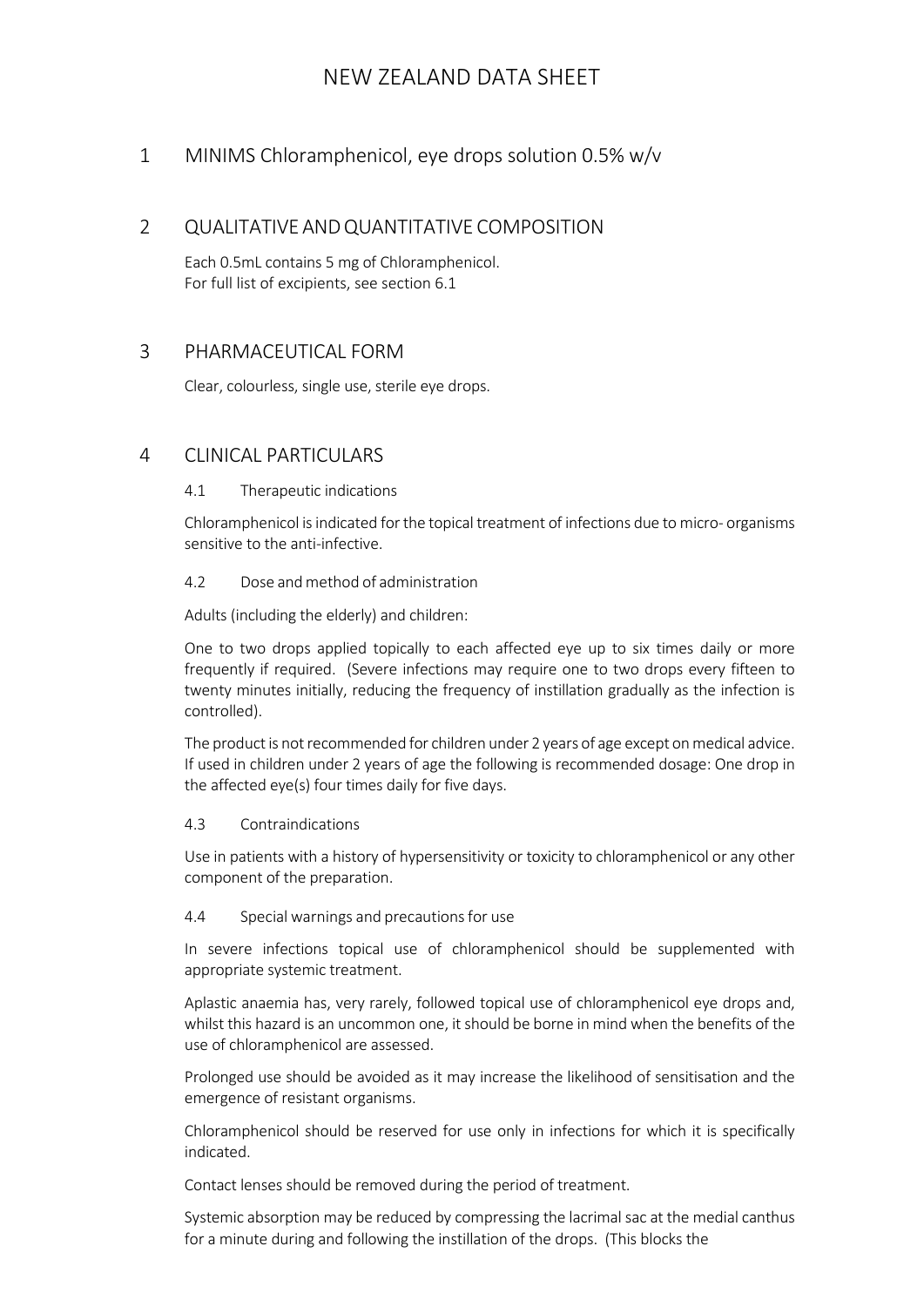passage of the drops via the naso lacrimal duct to the wide absorptive area of the nasal and pharyngeal mucosa. It is especially advisable in children.)

4.5 Interaction with other medicaments and otherforms of interaction

Chymotrypsin will be inhibited if given simultaneously with chloramphenicol.

### 4.6 Fertility, pregnancy and lactation

Safety for use in pregnancy and lactation has not been established, therefore, use onlywhen considered essential by the physician.

Excipients containing boron have been shown to cause reduced fertility and effects on embryofoetal development in animal studies and this appears to be dose related. The relevance of this to humans is uncertain.

### 4.7 Effects on ability to drive and use machines

May cause transient blurring of vision on instillation. Warn patients not to drive or operate hazardous machinery unless vision is clear.

4.8 Undesirableeffects

Local:

Sensitivity reactions such as transient irritation, burning, stinging, itching and dermatitis, may occasionally occur.

Systemic:

Rarely, cases of major adverse haematological events (bone marrow depression, aplastic anaemia and death) have been reported following ocular use of chloramphenicol.

Possible Side Effects:

Angioedema (with not known frequency).

### Reporting of suspected adverse reactions:

Reporting suspected adverse reactions after authorisation of the medicine is important. It allows continued monitoring of the benefit/risk balance of the medicine. Healthcare professionals are asked to report any suspected adverse reactions <https://nzphvc.otago.ac.nz/reporting/>

#### 4.9 Overdose

Not applicable.

For advice on the management of overdose please contact the National Poisons Centre on 0800 POISON (0800 764766).

## 5 PHARMACOLOGICAL PROPERTIES

### 5.1 Pharmacodynamic properties

Chloramphenicol is an antibiotic which is mainly bacteriostatic in action, but exerts a bactericidal effect against some strains of gram-positive cocci and against Haemophilus Influenzae and Neisseria. It has a broad spectrum of action against both gram-positive and gram-negative bacteria, rickettsiae and chlamydia.

Chloramphenicol binds specifically to the 50s subunit of 70s ribosomes, preventing its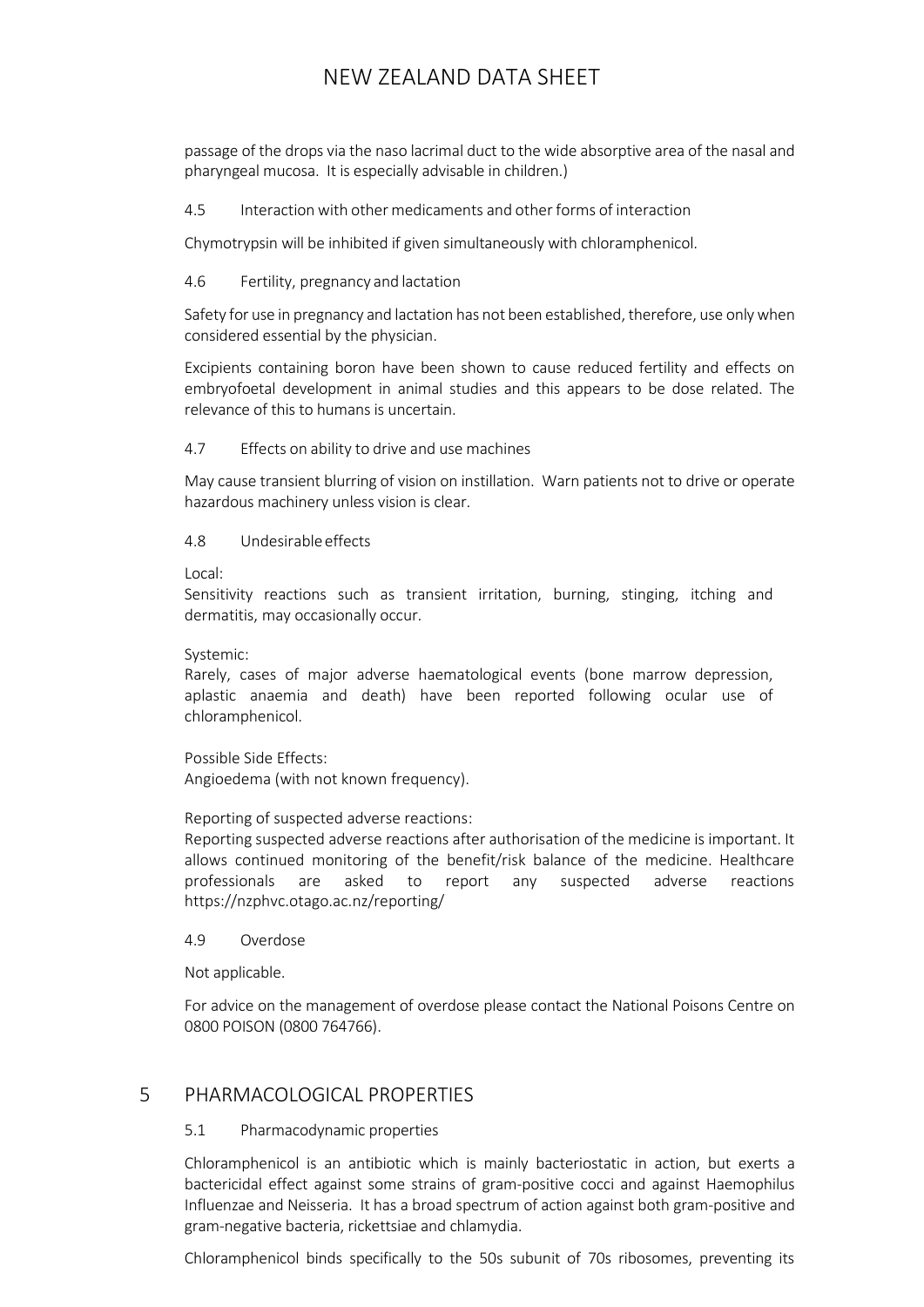movement along messenger RNA, which occurs in the early stages of protein synthesis.

Chloramphenicol also inhibits NADH oxidase, affecting the mitochondrial respiratory chain.

### 5.2 Pharmacokineticproperties

In a study in patients, instillation of chloramphenicol eye drops to the eye (2 drops of a 0.5% solution instilled every 5 minutes for a total of 6 doses, into the eyes of 14 patients) gave concentrations of chloramphenicol of 3.5 - 6.7µg/ml in the aqueous humour.

Chloramphenicol is rapidly absorbed after oral administration. In the liver, chloramphenicol is inactivated by conjugation with glucuronic acid or by reduction to inactive aryl amines. Excretion is mainly renal, though some bile excretion occurs following oral administration.

### 5.3 Preclinicalsafety data

There are no preclinical data of relevance to the prescriber which are additional to that already included in other sections of the data sheet.

### 6 PHARMACEUTICAL PARTICULARS

6.1 List of excipients

Borax Boric acid Purified water

6.2 Incompatibilities

None known.

6.3 Shelf life

30 months.

6.4 Special precautions for storage

Store between 2° and 8°C. Do not freeze. Protect from light.

6.5 Nature and contents of container

A sealed conical shaped polypropylene container fitted with a twist and pull off cap. Each Minims unit is overwrapped in an individual polypropylene/paper pouch.

6.6 Special precautions for disposal

Each Minims unit should be discarded after a single use.

### 7 MEDICINESCHEDULE

Prescription medicine.